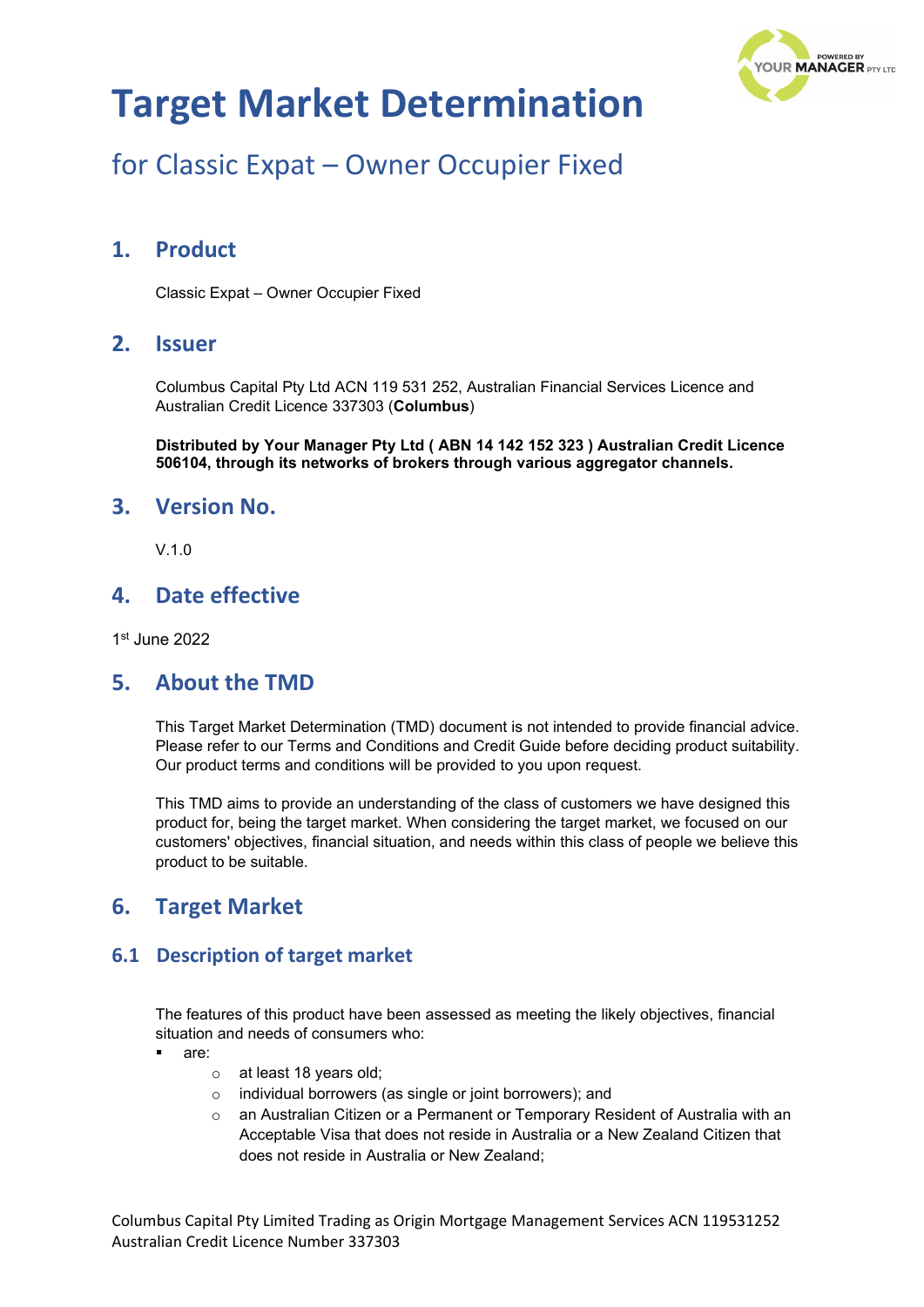

## for Classic Expat – Owner Occupier Fixed

- require a loan to purchase or refinance an owner-occupied property and who may also wish to release some of the equity in their property for other purposes such as to consolidate debt or to be used for personal or investment purposes;
- require an offset account;
- require the certainty of a fixed interest rate;
- are able to make up to \$20k of extra repayments without penalty; and
- want the option of either principal and interest or interest only repayments.
- satisfy our eligibility criteria;

The product meets the likely objectives, financial situation and needs of consumers in the target market because it provides them with the certainty of a fixed rate for an initial period of time, allows them to deposit funds into an offset account and/or make additional payments directly into the loan to reduce the amount of interest payable up to \$20k additional per annum whilst maintaining the ability to draw on surplus funds when required. This product also allows consumers to select interest only or principal and interest repayments in order to reduce their overall debt and build equity.

### **6.2 Classes of consumers for who the product may not be suitable**

This product may not be suitable for consumers who:

- do not meet the eligibility requirements;
- are looking to purchase or refinance a residential investment property;
- are looking to construct a property; or
- require the ability to provide alternative methods of income verification.

### **6.3 Description of the Product, including key attributes**

- Fixed interest rate;
- Repayment options:
	- principle and interest; or
	- o interest only
- Redraw available
- Able to make up to \$20k of extra repayments without penalty
- Minimum loan size: \$50,000
- Maximum Loan Size: \$2,000,000 (subject to LVR and postcode policy)
- Maximum LVR: 80%
- Offset facility available
- Application fee is payable
- Settlement fee is payable
- Valuation fee is payable
- Ongoing fee is payable

### **7. Distribution Conditions/ Restrictions**

Columbus Capital Pty Limited Trading as Origin Mortgage Management Services ACN 119531252 Australian Credit Licence Number 337303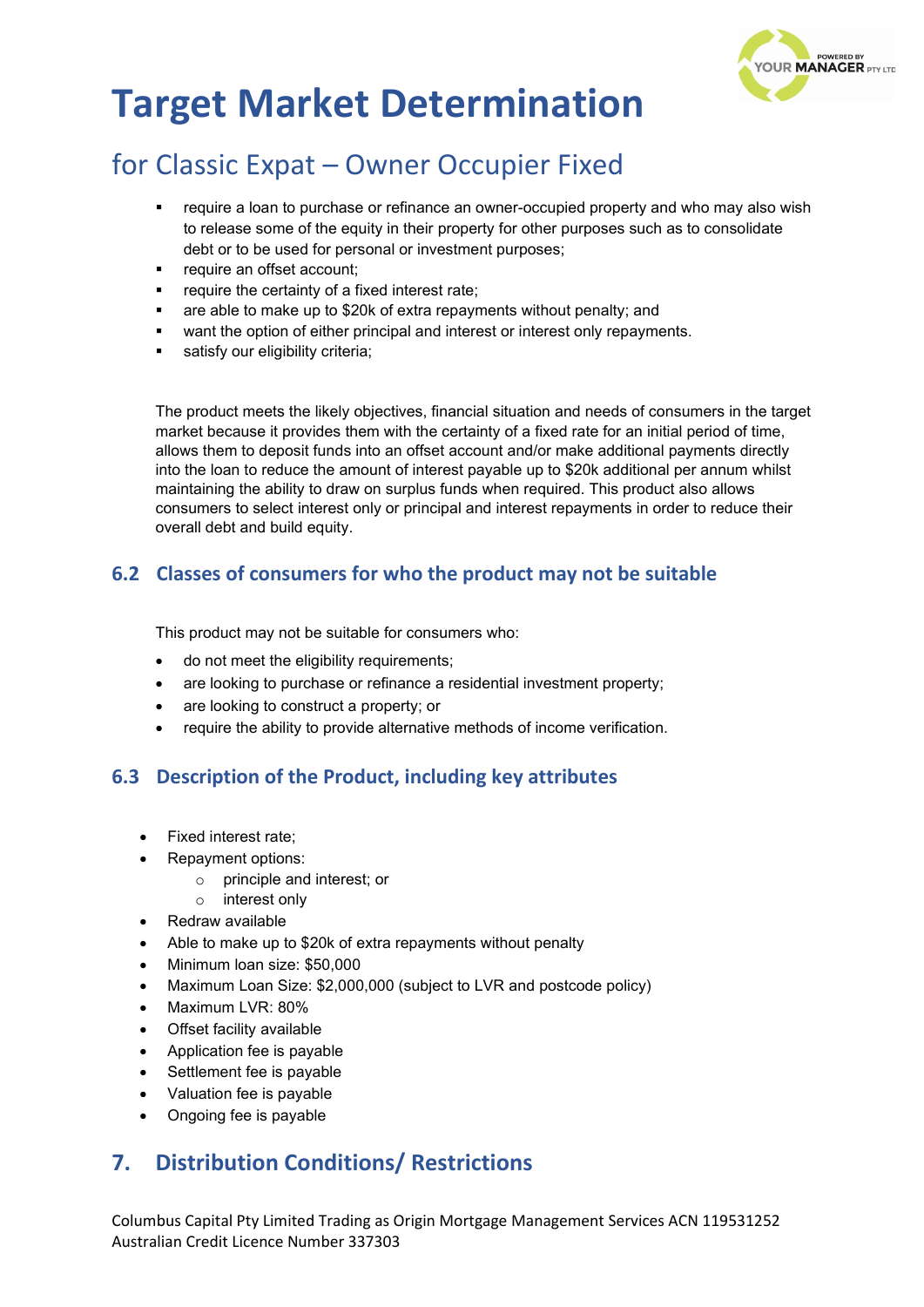

## for Classic Expat – Owner Occupier Fixed

The following distribution channels and conditions have been assessed as being appropriate to direct the distribution of the product to the target market:

- **Direct** 
	- Online
	- By phone
	- In person (e.g. branch, agency, or premises visit)
- Third party Accredited mortgage brokers subject to Best Interests Duty (BID)

The distribution channels and conditions are appropriate because:

- the product has a wide target market;
- our staff have the necessary training, knowledge and accreditation (if required) to assess whether the consumer is within the target market. All of our staff must continually satisfy annual compliance reviews.
- we rely on existing distributors, methods, controls and supervision already in place;
- our approval system has checks and controls in place to flag applicants who may be outside the target market; and
- accredited mortgage brokers are subject to a higher duty under BID to ensure that the product is in the best interests of the particular consumer.

### **8. TMD Reviews**

We will review this TMD as follows:

| Initial review  | Within 12 months of the date of this TMD                                                                                                                                                                                                                                                                                                                                                                                                                                                                                                                                                                    |  |
|-----------------|-------------------------------------------------------------------------------------------------------------------------------------------------------------------------------------------------------------------------------------------------------------------------------------------------------------------------------------------------------------------------------------------------------------------------------------------------------------------------------------------------------------------------------------------------------------------------------------------------------------|--|
| Periodic review | Each year on the anniversary of this TMD.                                                                                                                                                                                                                                                                                                                                                                                                                                                                                                                                                                   |  |
| Review triggers | Specific events will prompt Columbus to review this TMD, which<br>includes:<br>A significant dealing of the product to consumers outside the<br>target market occurs;<br>A significant number of complaints are received from<br>customers in relation to the product;<br>A significant number of defaults occur;<br>۰.<br>A significant breach has occurred in connection with the<br>۰<br>issuing and distribution of this product; and<br>A significant number of late repayments are being recorded;<br>۰.<br>A material change is made to this product.<br>Unexpected early stage arrears are detected |  |

If a review trigger occurs, we will complete a review of the TMD within ten business days. Meanwhile, we will cease to offer this product to our customers until our TMD review concludes and any necessary changes to the product or TMD, including distribution methods, are made.